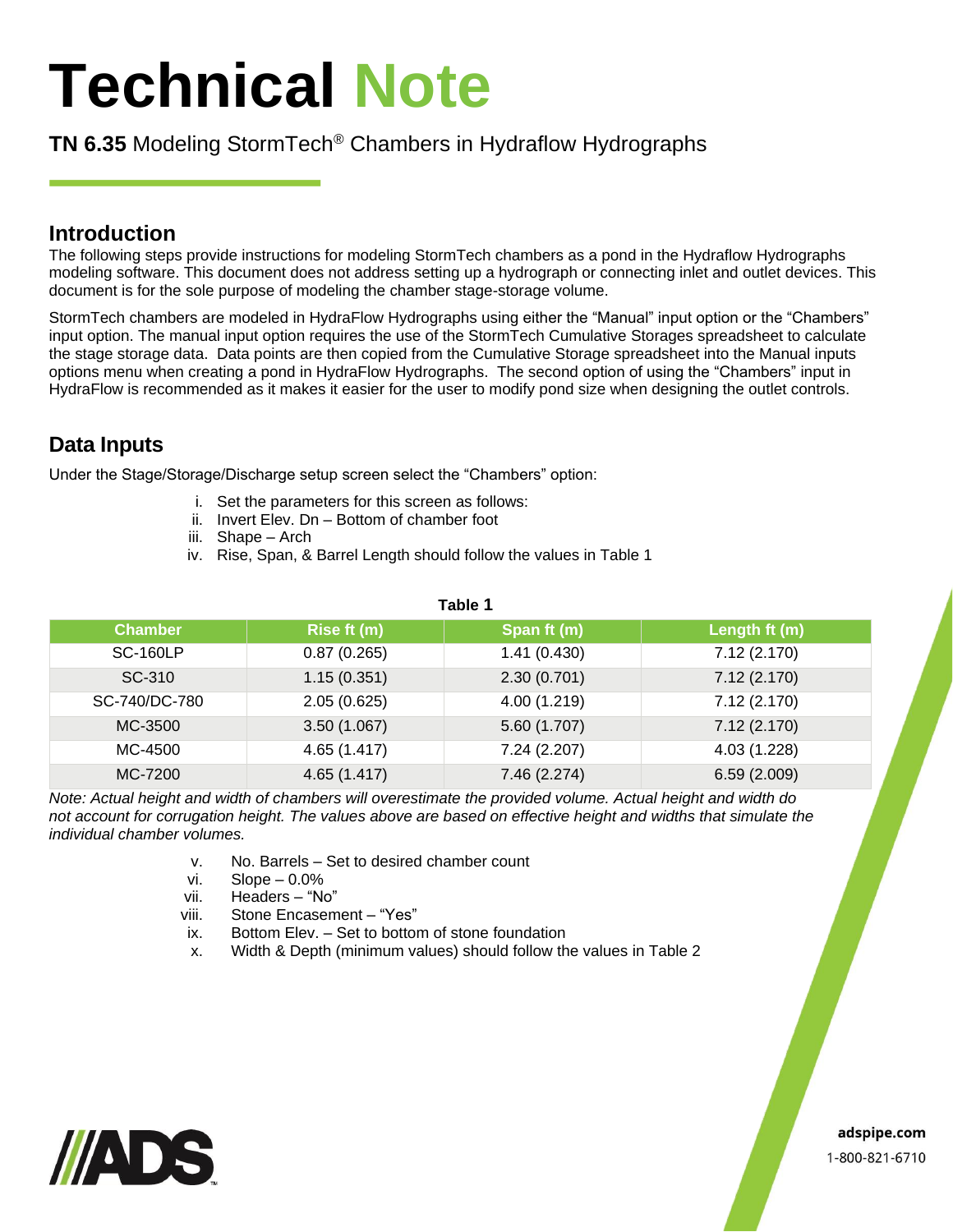|  | I<br>Ш<br>٦. |  |  |
|--|--------------|--|--|
|--|--------------|--|--|

| <b>Chamber</b>  | Width ft (m) | Depth ft (m) |
|-----------------|--------------|--------------|
| <b>SC-160LP</b> | 2.083(0.635) | 2.00(0.610)  |
| SC-310          | 3.33(1.015)  | 2.33(0.710)  |
| SC-740/DC-780   | 4.75 (1.448) | 3.50(1.067)  |
| MC-3500         | 7.17(2.185)  | 5.50 (1.676) |
| MC-4500         | 9.08 (2.768) | 6.75(2.057)  |
| MC-7200         | 9.08(2.768)  | 6.75(2.057)  |

- xi. Voids 40.0%
	- a. Modeling the end caps for the MC-3500 and MC-4500 is achieved by increasing the chamber count based on an estimated ratio. One additional chamber or "barrel" shall be added for every four MC-3500 End Caps. Two additional chambers or "barrels" shall be added for every three MC-4500 End Caps. Two additional chambers or "barrels" shall be added for every five MC-7200 End Caps.
	- b. Note this method does not account for stone around the perimeter of the bed or around the manifolds. Perimeter stone can be included in the total volume by adjusting the "Width" value. The method for setting the new width value is as follows:

 $Width = \frac{Area\ of\ Bed}{(Number of\ Bemula \times B)}$ (Number of Barrels  $\times$  Barrel Length)

### **Examples**

The two layouts below contain 152 MC-3500 chambers in 8 rows (16 end caps). As per the guidance above, we will model 156 chambers (the 16 end caps convert to approximately 4 additional chambers). The first set of drawings show the dimensions assuming minimum spacing and offsets for the stone perimeter specified for an MC-3500 chamber. The second set of drawings accounts for the addition of manifolds, an irregular shape, and the inclusion of perimeter stone for an MC-3500 chamber. Both examples have been shown with Imperial units.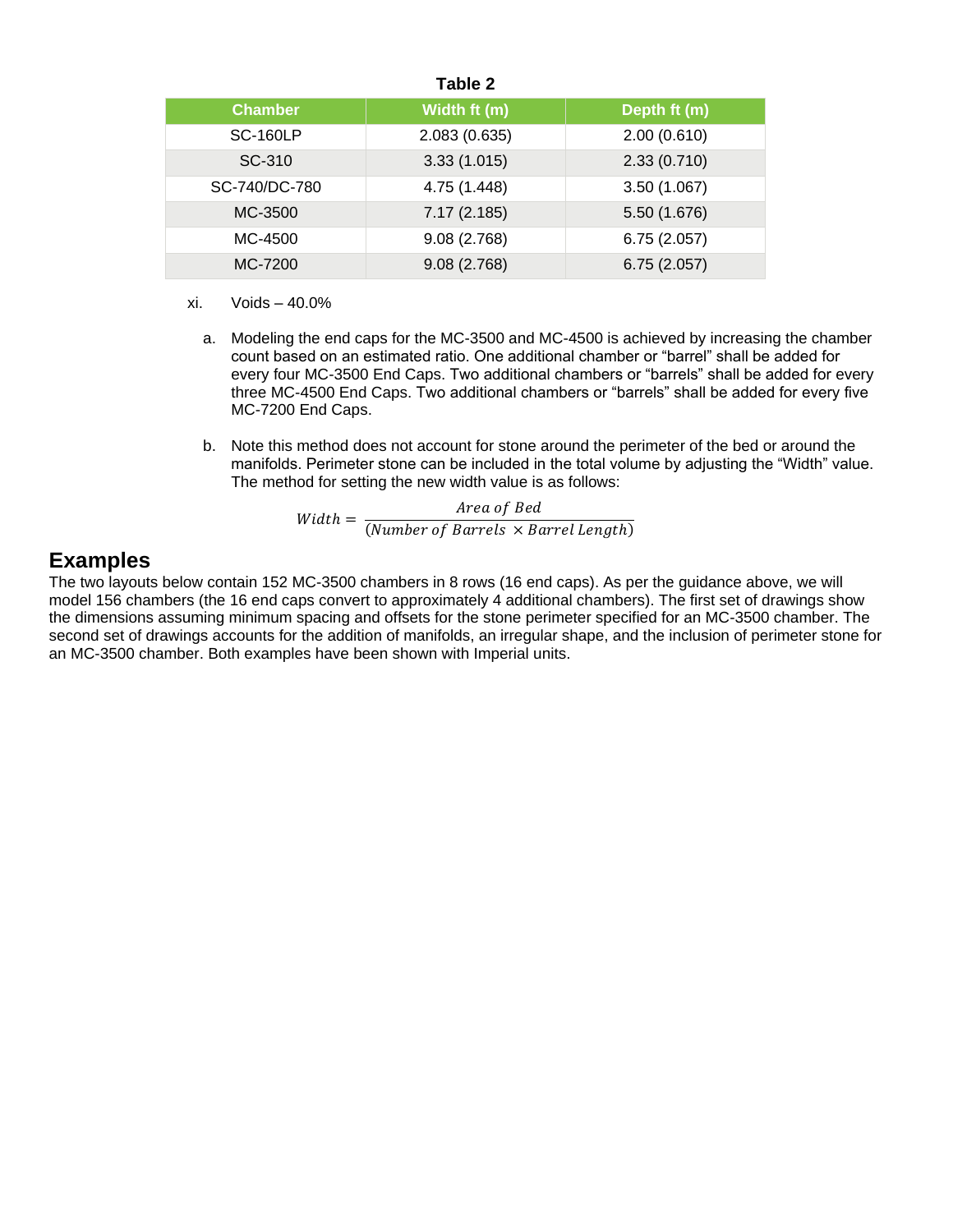# **Example 1: Simple Rectangular Shape**

#### 140.94' **PROPOSED LAYOUT**<br>152 STORMTECH MC-3500 CHAMBERS<br>16 STORMTECH MC-3500 END CAPS 139.94'  $\frac{132}{16}$ <br> $\frac{12}{9}$ STONE ABOVE (in) STONE RELOW (in) STONE BELOW (in)<br>WSTONE VOID<br>INSTALLED SYSTEM VOLUME (CF) (PERIMETER STONE INCLUDED)<br>SYSTEM AREA (fi<sup>2)</sup>  $\frac{9}{40}$  $\begin{array}{r}\n 40 \\
 \hline\n 27,793 \\
 \hline\n 8,010 \\
 \hline\n 396\n \end{array}$ SYSTEM AREA (ft<sup>2</sup>)<br>SYSTEM AREA (ft<sup>2</sup>)<br>SYSTEM PERIMETER (ft) **PROPOSED ELEVATIONS**<br>
999.50 MINIMUM ALLOWABLE GRADE (TOP OF PAVEMENT/UNPAVED)<br>
99.350 MINIMUM ALLOWABLE GRADE (UNPAVED WITH TRAFFIC)<br>
993.00 MINIMUM ALLOWABLE GRADE (UNPAVED WITH TRAFFIC)<br>
993.00 MINIMUM ALLOWABLE GRADE 56.83 54.83 992.50<br>991.50<br>987.75<br>987.00 TOP OF STONE<br>TOP OF MC-3500 CHAMBER BOTTOM OF MC-3500 CHAMBER<br>BOTTOM OF MC-3500 CHAMBER

**Layout using Standard Chamber Dimensions and Offsets**

#### **StormTech Stage-Storage Spreadsheet Output**Project: **Example StormTecl** Chamber Model -MC-3500 Click Here for Metric Units -**Imperial** A division of **MINITEDS** Number of Chambers - $152$ Number of End Caps - $16$ Voids in the stone (porosity) - $40$ % Base of Stone Elevation -987.00 ft  $\boxed{\mathbf{v}}$  Include Perimeter Stone in Calculations Amount of Stone Above Chambers - $\overline{12}$ in Amount of Stone Below Chambers - $\overline{9}$ lin Amount of Stone Between Chambers -6 in Area of system -8010 sf Min. Area - 7795 sf min. area **Storm Tech MC-3500 Cumulative Storage Volumes Incremental Single** Incremental Incremental Incremental Incremental Ch, Cumulative Height of Incremental System Chamber Single End Cap Chambers End Cap Stone EC and Stone System Elevation (cubic feet) (cubic feet) (inches) (cubic feet) (cubic feet) (cubic feet) (cubic feet) (cubic feet) (feet) 66  $0.00$  $0.00$  $0.00$  $0.00$ 267.00 267.00 27792.76 992.50 65  $0.00$  $0.00$  $0.00$  $0.00$ 267.00 267.00 21525.76 992.42 64  $0.00$  $0.00$  $0.00$  $0.00$ 267.00 267.00 27258.76 992.33 63  $0.00$  $0.00$  $0.00$  $0.00$ 267 00 267.00 26991.76 992.25 62  $0.00$  $0.00$  $0.00$  $0.00$ 267.00 267.00 26724.76 992.17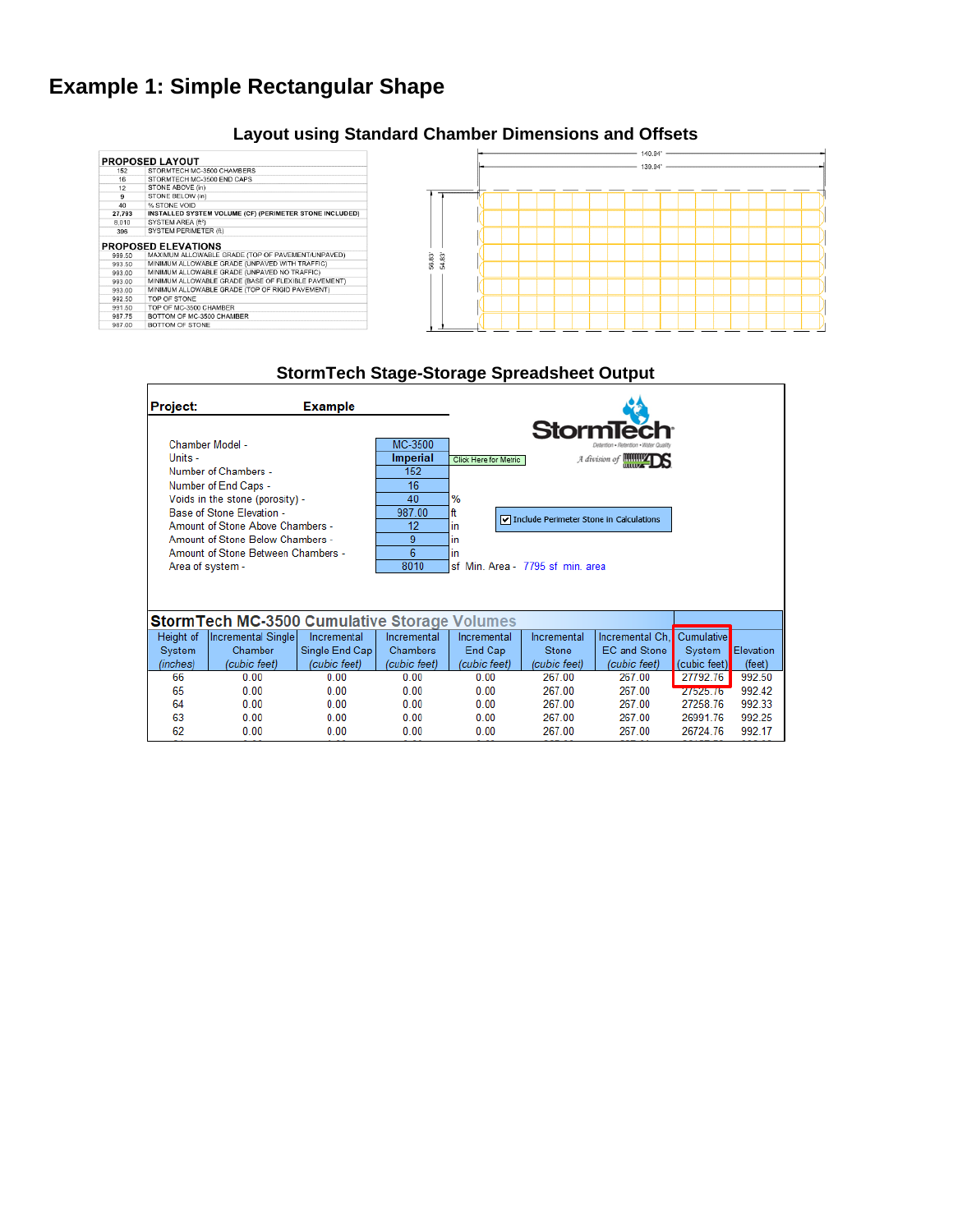| Item                     | Input              |  |  |
|--------------------------|--------------------|--|--|
| Storage Type =           | <b>UG Chambers</b> |  |  |
| Invert Elev. Dn $(ft)$ = | 987.75             |  |  |
| $Rise (ft) =$            | 3.50               |  |  |
| $Shape =$                | Arch               |  |  |
| $Span(ft) =$             | 5.60               |  |  |
| Barrel Length $(ft)$ =   | 7.17               |  |  |
| $No.$ Barrels =          | 156                |  |  |
| $Slope (\%) =$           | 0.000              |  |  |
| $Headers =$              | No                 |  |  |
| Stone Encasement =       | Yes                |  |  |
| Bottom Elev. $(ft) =$    | 987.00             |  |  |
| Width $(ft) =$           | 7.17               |  |  |
| Depth $(ft) =$           | 5.50               |  |  |
| Voids $(\%)$ =           | 40.00              |  |  |

#### **Hydraflow Inputs (Minimum Installation Requirements)**

#### **Hydraflow Stage-Storage Results (Minimum Installation Requirements)**

| Row            | Stage | Elevation         | Contour<br>Area | Incremental<br>Storage | Total<br>Storage |
|----------------|-------|-------------------|-----------------|------------------------|------------------|
|                | (f)   | (f <sup>t</sup> ) | (sqft)          | (cuff)                 | (cuth)           |
| $\mathbf{0}$   | 0.00  | 987.00            | n/a             | 0.000                  | 0.000            |
| ٠              | 0.55  | 987.55            | n/a             | 1,765                  | 1,765            |
| $\overline{2}$ | 1.10  | 988.10            | n/a             | 3,078                  | 4,843            |
| 3              | 1.65  | 988.65            | n/a             | 3,797                  | 8,640            |
| 4              | 2.20  | 989.20            | n/a             | 3,710                  | 12,349           |
| 5              | 2.75  | 989.75            | n/a             | 3,560                  | 15,910           |
| 6              | 3.30  | 990.30            | n/a             | 3,331                  | 19,240           |
| $\overline{7}$ | 3.85  | 990.85            | n/a             | 2,975                  | 22,215           |
| 8              | 4.40  | 991.40            | n/a             | 2,236                  | 24,451           |
| 9              | 4.95  | 991.95            | n/a             | 1,765                  | 26,215           |
| 10             | 5.50  | 992.50            | n/a             | 1,765                  | 27,980           |

It can be observed that there is a discrepancy between the StormTech Cumulative Storage spreadsheet and the Hydraflow output. However, the Hydraflow outputs produced via this method are usually within 1% of the actual value. In this example, the difference is less than 1.0% of the actual.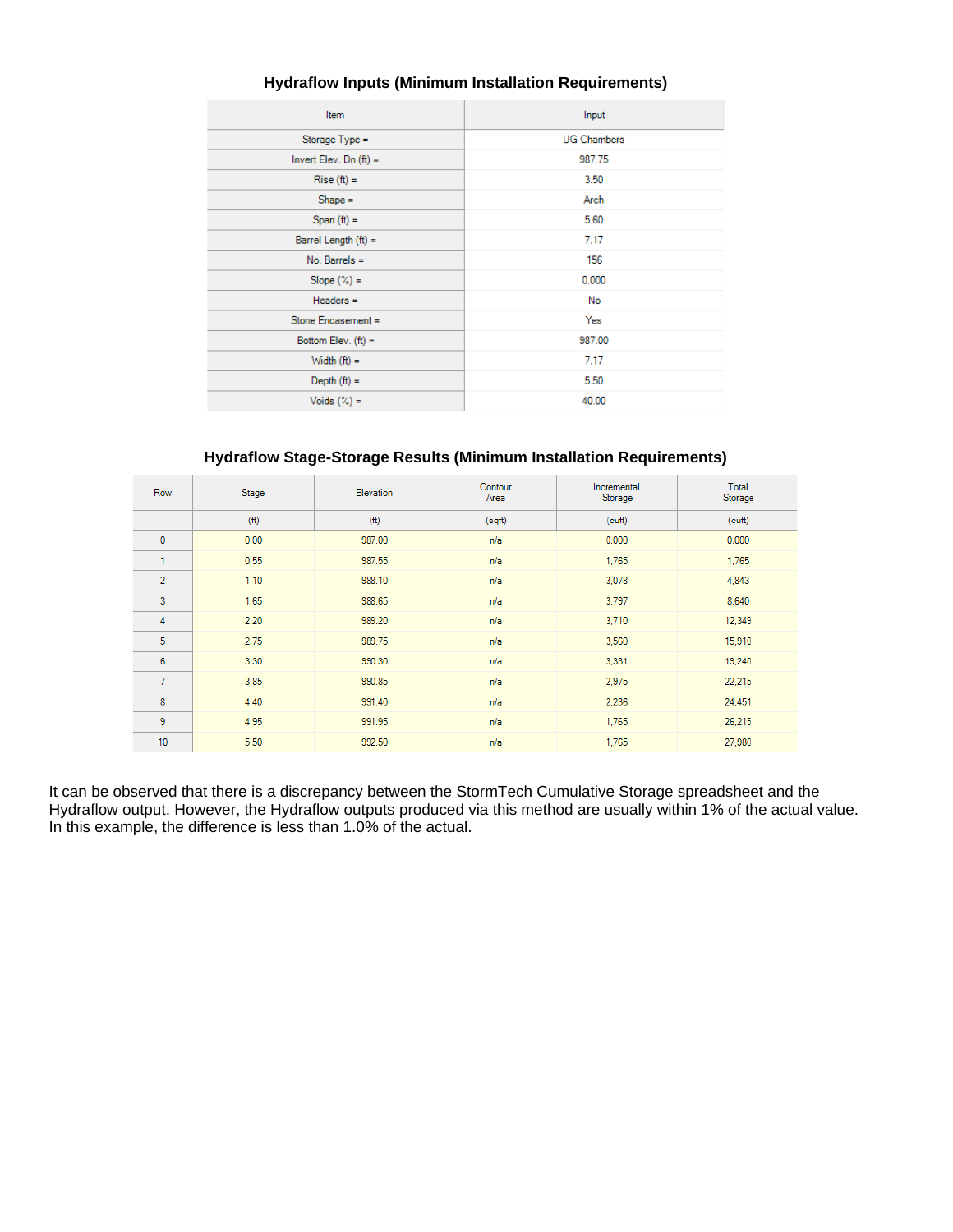# **Example 2: Inclusion of Manifolds, Irregular Shapes, and Perimeter Stone**

#### **Layout Including Additional Perimeter Stone for Manifolds**



#### **StormTech Stage-Storage Spreadsheet Output (Including Manifold & Perimeter Stone)**

| Project:         |                                                      | <b>Example</b> |                 |                                  |                                         |                              |                   |           |
|------------------|------------------------------------------------------|----------------|-----------------|----------------------------------|-----------------------------------------|------------------------------|-------------------|-----------|
|                  |                                                      |                |                 |                                  | <b>StormTe</b>                          |                              |                   |           |
| Chamber Model -  |                                                      |                | MC-3500         |                                  |                                         |                              |                   |           |
| Units -          |                                                      |                | <b>Imperial</b> | Click Here for Metric            |                                         | A division of <b>Hillips</b> |                   |           |
|                  | Number of Chambers -                                 |                | 152             |                                  |                                         |                              |                   |           |
|                  | Number of End Caps -                                 |                | 16              |                                  |                                         |                              |                   |           |
|                  | Voids in the stone (porosity) -                      |                | 40              | %                                |                                         |                              |                   |           |
|                  | Base of Stone Elevation -                            |                | 987.00          | ft                               |                                         |                              |                   |           |
|                  | Amount of Stone Above Chambers -                     |                | 12              | in                               | Include Perimeter Stone in Calculations |                              |                   |           |
|                  | Amount of Stone Below Chambers -                     |                | 9               | in                               |                                         |                              |                   |           |
|                  | Amount of Stone Between Chambers -                   |                | 6               | in.                              |                                         |                              |                   |           |
| Area of system - |                                                      |                | 8337            | sf Min. Area - 7795 sf min. area |                                         |                              |                   |           |
|                  |                                                      |                |                 |                                  |                                         |                              |                   |           |
|                  |                                                      |                |                 |                                  |                                         |                              |                   |           |
|                  | <b>Storm Tech MC-3500 Cumulative Storage Volumes</b> |                |                 |                                  |                                         |                              |                   |           |
| Height of        | Incremental Single                                   | Incremental    | Incremental     | Incremental                      | Incremental                             | Incremental Ch.              | <b>Cumulative</b> |           |
| System           | Chamber                                              | Single End Cap | Chambers        | End Cap                          | Stone                                   | <b>EC</b> and Stone          | System            | Elevation |
| (inches)         | (cubic feet)                                         | (cubic feet)   | (cubic feet)    | (cubic feet)                     | (cubic feet)                            | (cubic feet)                 | (cubic feet)      | (feet)    |
| 66               | 0.00                                                 | 0.00           | 0.00            | 0.00                             | 277.90                                  | 277.90                       | 28512.16          | 992.50    |
| 65               | 0.00                                                 | 0.00           | 0.00            | 0.00                             | 277 90                                  | 277.90                       | 28234.26          | 992.42    |
| 64               | 0.00                                                 | 0.00           | 0.00            | 0.00                             | 277 90                                  | 277 90                       | 27956.36          | 992.33    |
| 63               | 0.00                                                 | 0.00           | 0.00            | 0.00                             | 277.90                                  | 277.90                       | 2767846           | 992.25    |
| 62               | 0.00                                                 | 0.00           | 0.00            | 0.00                             | 277.90                                  | 277.90                       | 27400.56          | 992.17    |

#### **Calculating "Width"**

| $Width =$ | Area of Bed                                | 8,337 sf<br>$\approx$ 7.45 ft       |  |
|-----------|--------------------------------------------|-------------------------------------|--|
|           | (Number of Barrels $\times$ Barrel Length) | $(156 \,Barrels \times 7.17 \, ft)$ |  |